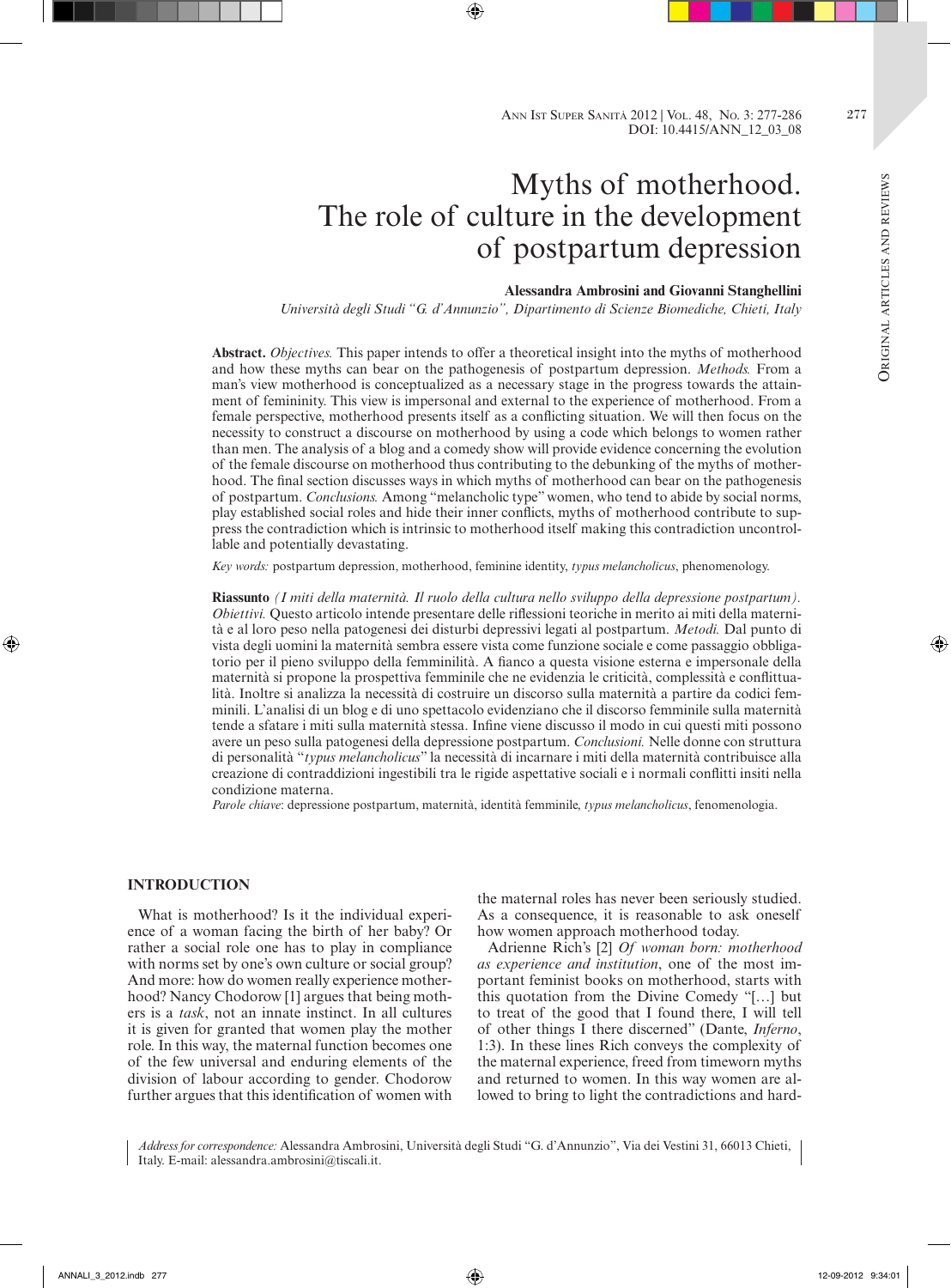ships of motherhood. The first part of this paper gives an overview of the development of the concept of motherhood, characterized by a shift in perspective from a man's view which appears to be impersonal and external to the experience of motherhood to a refashioning of motherhood as a crucial stage of identity formation – motherhood as a necessary stage in the progress towards the attainment of femininity). Finally, motherhood expresses itself as a critical, complex and conflicting situation (motherhood as "female experience"). The next section of the paper will focus on the necessity to construct a discourse on motherhood by using a code which belongs to women rather than men. The blog *Nonsolomamma* (not just mothers) and Florence Foresti's comedy show will provide evidence concerning the evolution of the female discourse on motherhood thus contributing to the debunking of the myths of motherhood. The final section will set forth a theoretical hypothesis about the possibility that myths of motherhood contribute importantly to the pathogenesis of postpartum pathology with particular reference to depression.

# **MOTHERHOOD, DEFINED BY MEN, EXPERIENCED BY WOMEN**

Evidence drawn from historical and sociological research as well as theoretical-speculative analysis show that the discourse on femininity, and more specifically on motherhood, is shaped by questions of social control, including birth policies, infant mortality, sexual control of women, economic organization of the state, etc. [2-14]. In this paper we propose the idea that this discourse on motherhood is still subjected to the controlling gaze of men, and that this cultural fact may contribute to generate the contradictions and conflicts which are at the heart of postpartum pathology.

It is through motherhood that humankind propagates – this explains why societies have felt the urge to manage and protect it. In a recent assessment of the literature on childbirth, death and motherhood in the Greek world [15], it is emphasized that the central social role that women enjoyed in ancient Greece is tied irrevocably to their maternal function. Women have no other options other than raising a family. The Greek *polis* is so attentively engaged in the control of sexuality and reproduction that women are deemed to be unfit to play any other social role and they are not entrusted with any other responsibility. Aristotle, the great cataloguer of antiquity, claims that man is *form*, man is active and his creative spirit can engender life; women are nothing but a receptacle, nothing but *matter* whose function is to procreate [16]. Aristotle's authoritative judgment shows that culture can effectively impose a social role on women, and that role ends up being interpreted as a biological necessity, a fact of nature.

In this context, infertility is considered a woman's worst fate, a "flaw" that can exacerbate the vicious side of her personality and bring her closer to the devil. There are three key aspects that define women's place in the medieval world order: a) for men, women are first and foremost objects; they need them to assert their power and glory; they can give them away or even throw them away; b) men feel responsible for women's behavior so they feel it is their right and duty to correct and tame their evil nature; c) if adequately managed, women may let their fragile and meek side emerge, which is of paramount importance to produce children and raise them adequately [17].

These interpretations of motherhood, albeit questioned by the ideological movements of the sixties and seventies, is still rooted in our society and makes it difficult for young women to find a balance between social expectations and their personal experience of motherhood [18].

An important contribution to this understanding of motherhood was given by psychoanalysis. If on the one hand psychoanalysis has been the first discipline to approach motherhood as an autonomous object of study, on the other hand the new perspective offered by psychoanalysis appears to be univocal and reductive insomuch as it describes motherhood as a necessary step in the formation of women's identities.

In his treatment of sexual development and femininity, Freud [19] designates the "female" in terms of lack and absence: men are whole human beings and hold the penis; while women are defined by the absence of the sexual organ and thus they are condemned to experience an unfulfillable desire that is constantly displaced onto substitute signifiers. In a nutshell, motherhood is thought to coincide with the female desire to retrieve what she lacks. It can be configured as a fundamental experience in women's attempt to achieve wholeness by gaining what they do not possess. Among writers influenced by psychoanalysis, H. Deutsch [20] upholds the Freudian theory of the equivalence between motherhood and wholeness and claims that giving birth to a child represents an attempt to compensate for a long-past bereavement and indulge in a natural drive which is at the cross-line between biology and psychology and constitutes the very bedrock of femininity. In the Lacanian theorization, the little girl who takes care of her doll is considered to be on the right track as concerns women's typical vocation – motherhood. By substituting the phallus with the doll, the little girl fashions herself as imaginary mother. By the means of motherhood, in their imagination women gain what they lack [21].

While she recognizes the complex nature of motherhood as a condition which determines momentous changes in women's life, the psychoanalyst Dinora Pines [22] argues that the experience of motherhood should be interpreted as the crowning of an inner desire, the elective possibility for women to fully re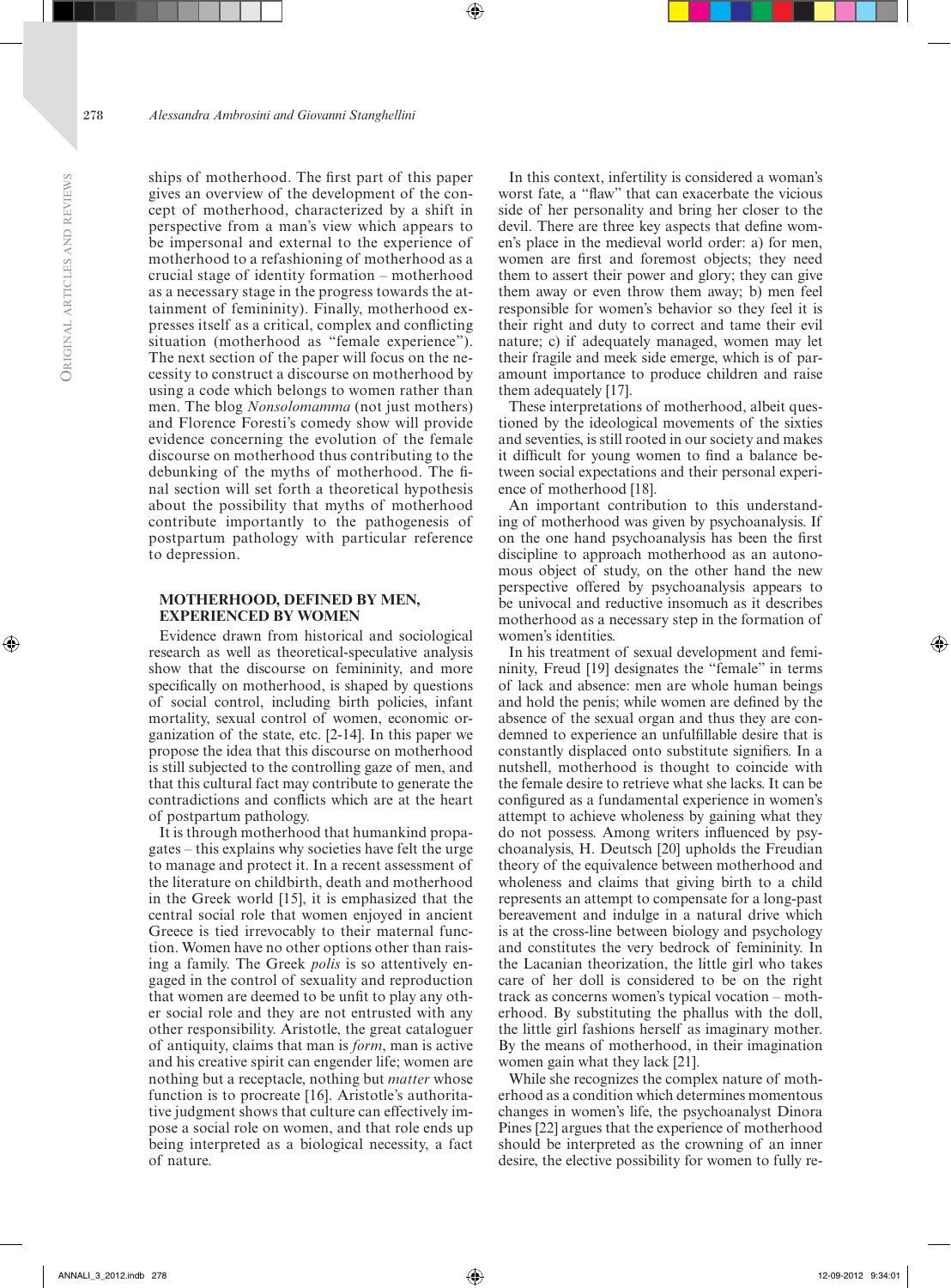alize their nature, the very condition that signals the achievement of one's existential goal and a key step in the construction of female identity. Pines argues that pregnancy is the third process of separation/individuation after the infantile and adolescent levels. Going beyond these stages is a necessary step in order to reach adulthood. In Mahler's [23] perspective too, if they want to complete their journey towards identification, women have to go through a series of adaptive and transformative processes which are electively activated exclusively by pregnancy and motherhood.

From a classical psychoanalytic theory comes the idea that little girls who feel accepted by their families and receive adequate care during their infancy have a precocious desire to have a baby in order to identify themselves with their mothers [24]. This desire to give birth is a sign of well-being. It conveys the idea that a young woman has had a proper affective and psycho-physical development in consequence of which she can fully express her prerogatives and pursue a viable path towards a mature identity.

#### **DEMYTHIZATION OF MOTHERHOOD**

As Luce Irigaray [25] claims, the discursive objectification of women as female beings results in a denial of subjectivity, brought about by the workings of masculine representation. Paradoxically, the issue of the sexualization of discourse has never been broached. A perpetually unrecognized law attunes all discursive constructions to the necessities of *one* perspective, *one* point of view and *one* economy, those of the man, who are believed to represent the human race [26]. Irigaray remarks on the absence of a feminist discourse on motherhood – paradoxically, the construction of such a discourse has always been a prerogative of the male gaze  $-$  a discourse which should draw from women's (not men's!) desires, values and representations. There cannot be just one *logos*; *logos* has to be culturally fertilized by difference. "Each gender assumes, in itself and for itself, the specificity of its nature and works out its cultivation" [27].

What follows is an example showing how discourses on motherhood revolve around a masculine social and cultural jargon which emphasizes the positive qualities of this condition. If we type the word "motherhood" in the *British National Corpus* and look for the adjectives which tend to co-occur with it, we obtain the following result: good, divine, free, greatest, great, important, radiant, welcoming, relevant, perceived, positive, etc. The first adjective, which bears a negative connotation – *incompatible* – is ranked 22. Unfashionable is ranked 47, difficult 76, desperate 91. These examples bring to the fore the linguistic strategies that frame the social understanding and acceptance of motherhood and the difficulties which arise when it comes to comment on the complexity and the problematic of motherhood.

Only by starting from women's experiences is it possible to understand the complexity of the eventmotherhood. The key factor that allows a shift from an external and impersonal view to the cultivation of a female point of view is giving voice to one's own secret doubts. The interpretation of motherhood as a female experience is a recent achievement, accomplished during the second half of the nineteenth century when more attention came to be devoted to women's responses to the birth of a child (an event which cannot be given for granted), when it becomes necessary to deal with both the birth of a child and the *birth of a mother*. Only by starting from this conceptual turning point, can we discuss motherhood as a female experience [6]. In this way, motherhood stops being considered as a natural event which has high chances of happening, and begins to be understood as a complex experience that brings about a crisis in women's life.

This shift in perspective has been emphasized by scholars such as Minuchin [28], Bibring [29] and Grinberg [30] who suggest the need for a more articulated approach to motherhood, underlining that the birth of a baby can be considered a phase in a woman life cycle that calls for a reorganization of her inner world and the search for a new mental space which may host both an idea of the child and an idea of self-as-parent. Through the concept of "developmental crisis", Bibring shifts the focus on women's experience stressing the fact that motherhood is first and foremost a life condition that entails a deconstruction and reorganization of one's own sense of identity. Having a baby creates a state of vulnerability and insecurity which may upset women's psychological balance. In this way, motherhood assumes a more complex connotation which conveys positive aspects alongside with some downsides: motherhood can be complicated, it may occasion conflicts and moments of crisis [31-37].

This new perspective challenges an inveterate cultural prejudice that sees motherhood as the indispensable condition for women to fully express their nature, embodying the most powerful role in the formation of the feminine self and conforming to the stereotype of the happy and fulfilled mother [14]. This prejudice is overcome by a more complex view that considers the birth of a child as a personal and subjective experience, rooted in a complex weave of past-present-future factors of a psychological, relational and social nature, in which conscious and unconscious phenomena intertwine. Not all women react to this experience with prompt readiness [38-40].

In line with the theory of the birth of "the senses of the Self", Stern [38] argues that the physical birth of a baby corresponds to the psychological birth of the mother which expresses itself through the formation of a new identity: the sense of being a mother. He claims that this process of reorganization is finalized at the dawn of the motherhood mindset. A personal mindset is what helps us to organize our values, our distinguishing qualities and the peculiarities that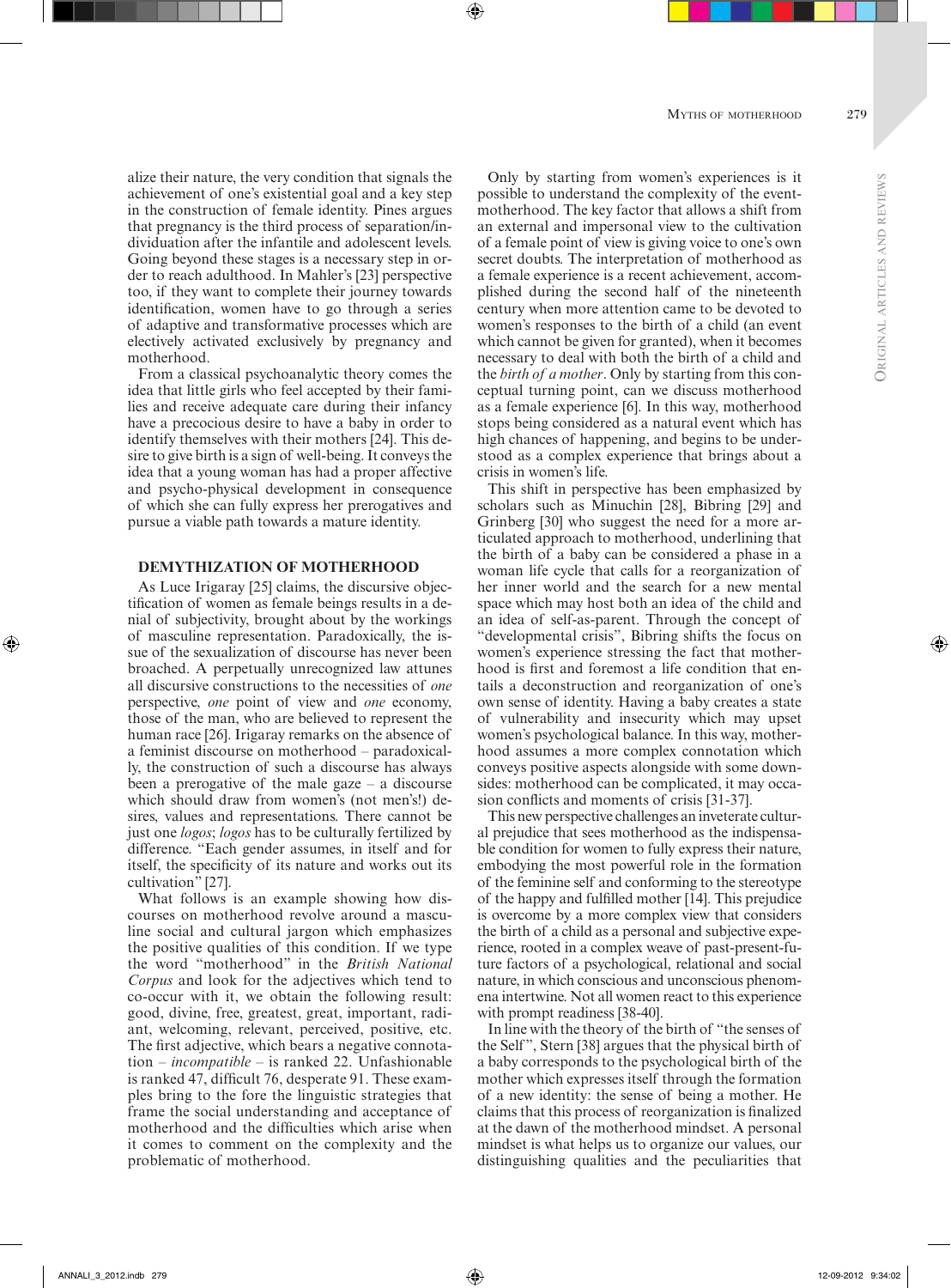turn a person into a coherent and unique individual. Having a baby brings about a change in one's own priorities. It influences preexisting relationships and redefines roles formerly played.

While all this happens, mothers are called to handle a new set of tasks, including feeding, nurturing and caring for the baby, playing with him, putting him to sleep and beginning to love him. Mothers will have to redirect their previous mental organization, their previous set of values and needs, and cope with the duties and responsibilities of motherhood. Stern's words describe in an effective way a range of difficulties experienced by some women: "When you have a child you find yourself suddenly alone with a tiny alien without the instructions for use. Around you, life goes on as always: your friends work, you partner shows up only from time to time, your mother or mother in law either don't show up or are too intrusive. You find yourself living a new experience, a titanic and traumatic one, in utter loneliness; an experience spent in crying, sleepless nights and nappies: it's a madness, at the beginning it's nothing but a mad ride, and you can't share your feelings with anybody" (blog *Nonsolomamma*).

Stern goes on arguing that the maternal mindset will have to learn to coexist with other identities to achieve a balance between pre-existing identities and the new identity as mother. The most complex task appears to be finding a compromise between the maternal role and work. Each woman finds her own strategy to solve the inevitable conflict between the demands of work and children care, and these solutions play a crucial role in allowing for a successful integration of old and new tasks. Quite often, as a result of this process, many mothers feel their inadequacy when it comes to time management and the establishment of their priorities [38, 41]. Let's give a look at the personal experience of another blogger: "When I went back to work, I left at home a threeyear-old-dwarf and a five-month-baby and my colleagues expected me to be the same person as I was before. I started thinking how complicated it is to reconcile these two worlds, how surreal it is to be a working mom, how invasive the sense of guilt, inadequacy and loneliness" (blog *Nonsolomamma*).

Owing to the demands related to raising one's children, to the psychological challenges involved in this experience, the development of the psychological skills of the mother assumes a great importance. Maternal skills and mothers' willingness to derive gratification from the exercise of those skills are strongly interiorized and sustained on a psychological level. On an evolutionary level these skills are inscribed in the psychological structure of the woman. Nevertheless, the very skills and needs that create the woman as mother, also give rise to potential contradictions in the maternal function [1].

In support of Nancy Chodorow's point some recent genetic research has shown that young women inherit from their mothers patterns of maternal behavior which they tend to replicate. In their turn

they transmit these patterns to their own daughters and grandchildren [42]. Although patterns of behavior may not be passed on genetically, some studies have shown that parental care ability is actually transmitted through what scientists call a type of non-genomic or epigenetic inheritance that is beyond the genes [43-45]. What seems important to highlight is that the discourse on the ability of women to procreate, based on genetics and "biological facts", are automatically projected onto another field of maternal experience: the rearing and education of children. Whereas it is a matter of fact that women are biologically constituted to produce offspring and feed them, the discourse on the biological constitution of women has nothing to do with the more subtle moral aspects of the maternal role, which is a cultural phenomenon and stems from a desire for order and social control. The fact that maternal love is considered a trans-historical fact of human existence does not provide proof that this attitude is universal [3]. In other words, if it is a fact of nature that women are geared for motherhood, the way women have performed this role for centuries, including moral attitudes and social expectations, has little to do with biological facts and is probably a cultural phenomenon that derives from the male gaze on femininity and maternity.

To sum up, the discourse on motherhood can be emancipated from social and cultural myths only on condition that women manage to find their own way of living this experience and arrive at a personal understanding of the interplay between social and cultural representations, on the one hand, their own expectations, values and social and cultural condition, on the other hand. In this way, the narrow dichotomy good mother/degenerate mother may acquire a host of intermediate evaluations thanks to which it is possible to understand the difference that exists between womanhood and motherhood [46, 47].

# **BLOG AND COMEDY: TWO EXAMPLES OF THE FEMININE DISCOURSE ON MOTHERHOOD**

#### *Blog*

In public communication, censorship is used to short-circuit discourses on motherhood. Women are still afraid to show how shocked they are by motherhood, how difficult it is to accept limitations in their lives spent in routine practice, repetitive rituals, and periods of partial social isolation. They are afraid of being considered "different" – "degenerate mothers" – if they say that spending the whole day with their baby can be boring, that their baby is not only a wonderful creature and that they wish they could renounce maternity leave to go back to work.

Those are the messages that women post on Elasti's site: Elasti is Claudia De Lillo, a 38 year old financial journalist, who defines herself "a flexible mother" of three "hobbits":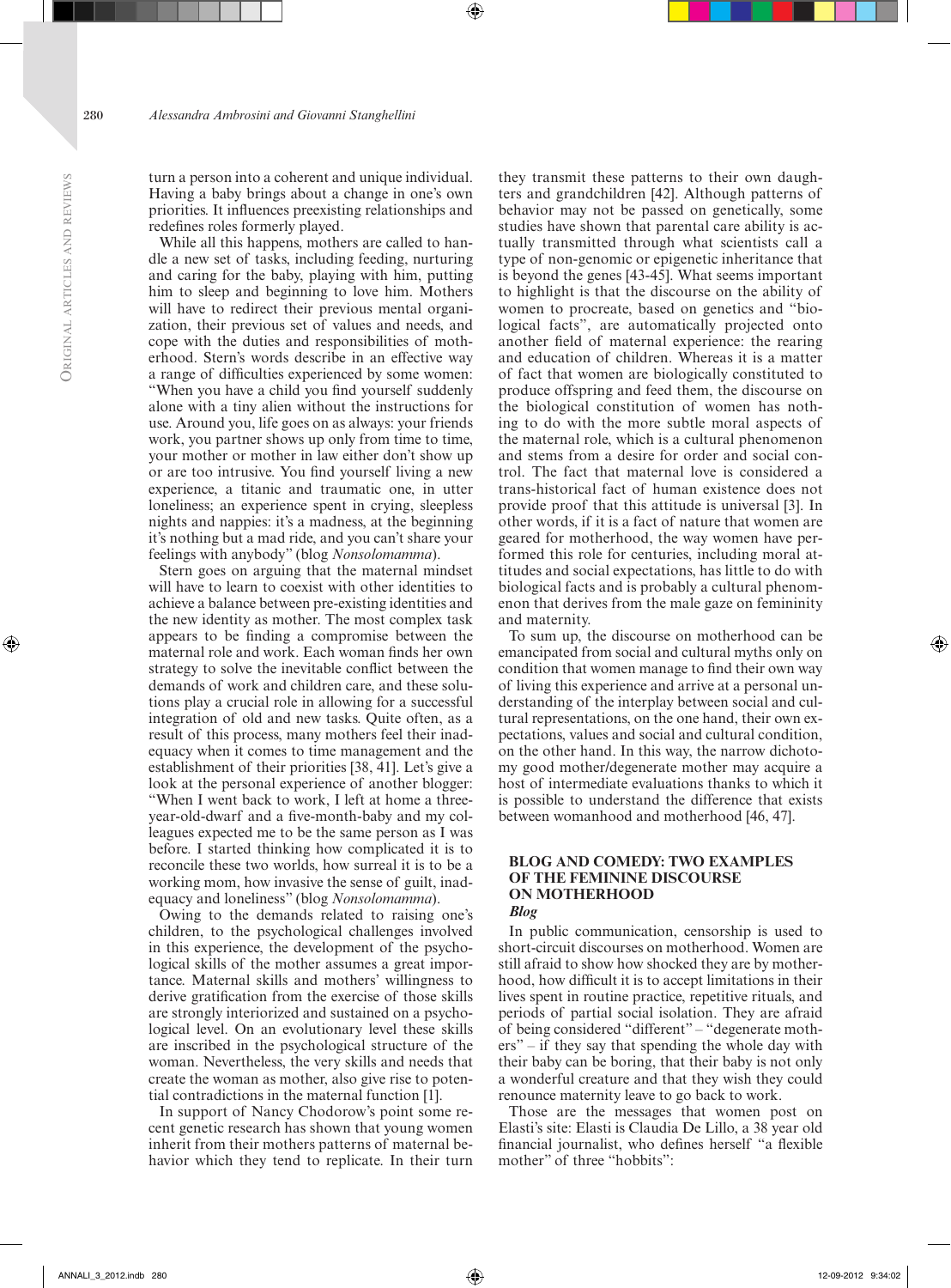*"Is this 'what mothers never say' ". We do express our feelings…but nobody gives a damn!!!!!!*

*If the new bill passes we will be able to talk about our feelings freely even on the phone since our 'confessions' will not end up in the newspapers!"*

*"I am still on maternity leave, what else should I do apart from taking care of these three wonderful creatures? And what's more, I've got broad shoulders. These were my thoughts but I overestimated myself and underestimated my three hobbits".*

*"The most frustrating period of my life has been maternity leave: only sleepless nights, poops and baby food as discussion topics at the recreation grounds; fat to get rid of; envy for my husband and my girlfriends who went to work. Fortunately it all comes to an end! Of course, getting organized is a pain, and the feeling of guilt kills you, but can you understand how different it is when you "only" have to work eight hours a day?"*

*"I developed a profound hate for public gardens, school parties, admission lists for kindergarten, teachers and school reports, swim class, the laundry hung out everywhere to dry up, the hectic and a bit neurotic sociability of children, the birthday parties, the sleepless nights, the grated apples, the regurgitation stains, which are the indisputable and disgusting evidence that you are raising toddlers".*

*"I know how you feel…I have got two hobbits, a 9 year-old boy and a 7-year-old girl, operated by nuclear energy batteries"*

*"I've got my 8 hours of relax at work and a cooperative husband, but notwithstanding this I share your feelings, which by the way, you describe in a brilliant way".*

*"Oh how I agree with you…and today my elder child has got intestinal virus! Working at the office was a piece of cake, even commuting to work was an interesting diversion when compared to baby care".* 

*"Resist is the watchword…now and always!"*

*"Sooner or later they will all go to kindergarten or school… (provided that these institutions will be still operative and still open for admission)… and Catechism in the afternoon… We will leave them on the highway (but not on the Salerno-Reggio-Calabria which is still to be completed)…or on the bridge connecting Calabria to Sicily…at least they would enjoy a sunbath…provided that the climate doesn't change too fast and we are not importing oil from South America… (I am delirious, you see… there's always someone who feels worse than you do!!!)".*

*"How I understand you! My Wink opens up her eyes at 6.30 a.m. and tells me – mum where are we going now? – to the kindergarten, my love – and then when you come and pick me up where are we going? – we are going to wait for daddy – and where are we going? Nuclear batteries my foot…"*

#### *Comedy*

In France the magazine *Marie Claire* named Florence Foresti as Person of the Year 2009 "because she finally set women free from the shame of baby blues".

The comedian is filling theatres with a monologue which debunks the myth of motherhood. Her show has been sold out for several months and she has conquered the title of most loved comedian in France. She defines herself "motherfucker": "A strange animal, a monster according to somebody".

"I gathered ideas from my everyday life", she tells before going on stage. "I did not have to look far for inspiration. During my pregnancy I met passive resistance. Some women were unwilling to have a talk or share jokes; others wanted me to see motherhood exactly the way they saw it, in keeping with old and new stereotypes. This was unexplored ground in comedy. The audience agreed with me".

"My challenge is to investigate and debunk the hackneyed ideas on the condition of women".

"Pregnancy? It feels like a hangover. You wake up in the morning, you feel like throwing up and you swear to yourself: never again will I drink a drop of alcohol for the rest of my life. The difference is that pregnancy lasts nine months and you think that you will never make love to a man anymore".

"Being a mother is a dirty job". The actress goes to the theatre after cooking dinner for her two and a half year-old daughter. "Today, at the recreation ground I met some dads. Good, they will realize how boring it is. If there is a man out there who enjoys sedating a brawl for the swing chair, quick, introduce him to me".

The day I told my friends that I was pregnant they said goodbye to me as if I was leaving for a one way trip. They gave for granted that I would give up my nights at the disco or the *mojito bender*". "Either woman or mother. This isn't right, one has to square the circle somehow".

During the show, Foresti is chased by a mysterious "gang of pediatric nurses", who are strongly determined to make sure that people talk about motherhood in "positive terms". This dramatic device aims at showing that motherhood is among the few life stages that are still firmly controlled by right-thinking people and governed by political correctness. "They say that you experience 'baby blues' after childbirth". Brilliant! You almost picture yourself on your hospital bed singing and playing guitar. Nobody dares to use the right word for this emotional state: depression".

"Goodbye, I've got to go back to penal labour", Florence says on stage. In this way she announces that it's time for her and all the mothers in the audience to go back home, perhaps feeling a bit relieved.

Critics dubbed her the first post-feminist comedian. Women in the audience identify with the image of a chronically inadequate woman: not motherly enough, not good enough as wife and lover. British women coined the term "slummy mummy" for these restless and confused mothers, who do not conform to the traditional role models.

 These two examples – *Nonsolomamma* and Florence Foresti's theatre – show how women are developing a different awareness of their new maternal role. In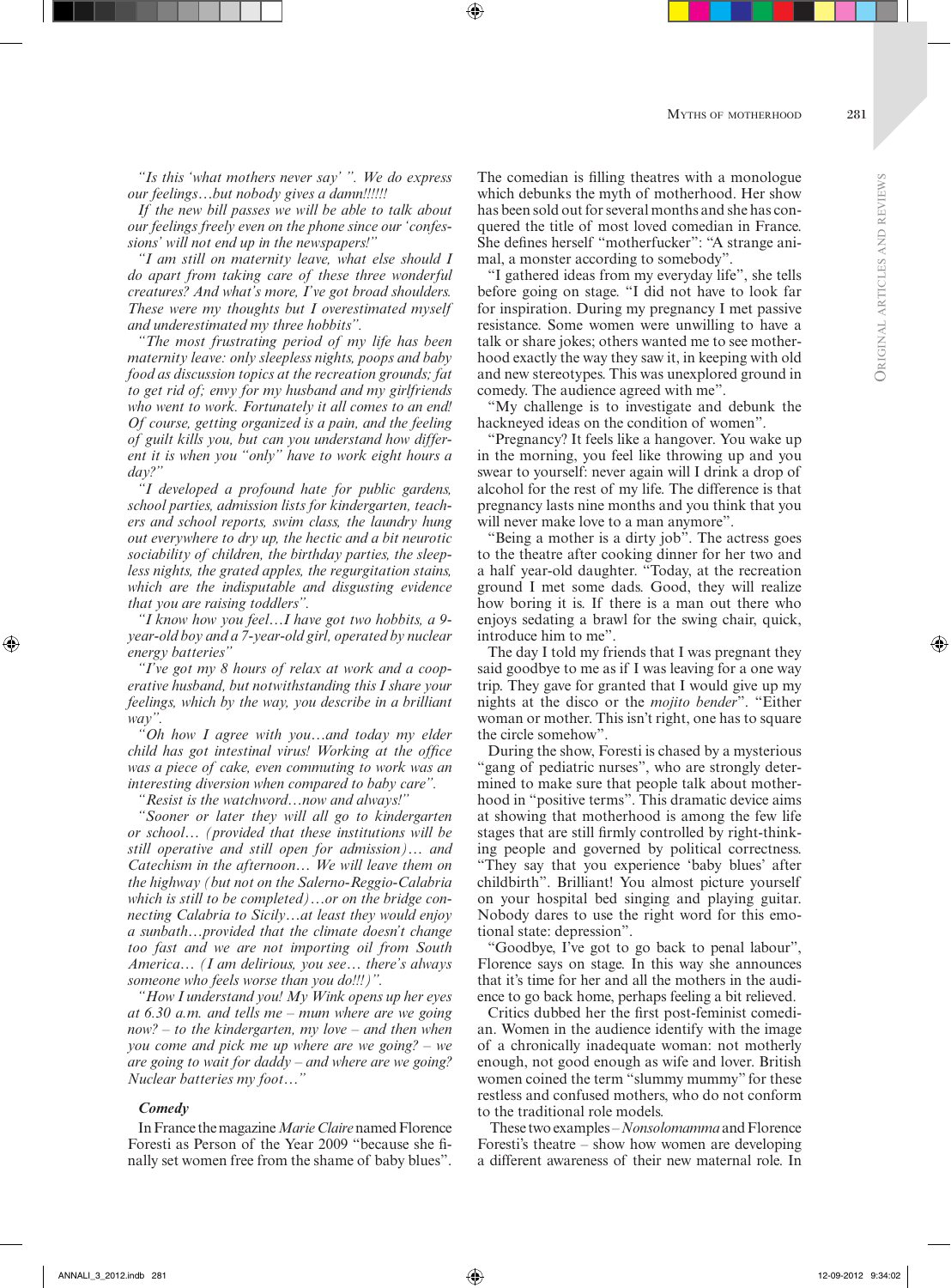the blogs they talk freely and ironically about their disorientation at childbirth, their doubts and incertitude, their sense of being unprepared and inadequate to deal with this new situation. Posting messages on the web allows women to bypass cultural orthodoxies and construct a more authentic discourse on motherhood and thus the web becomes an effective expressive means to share frustrating and restraining experiences which otherwise would pass by without any acknowledgment. Other women react in a different way: by means of a provocative language and a sarcastic tone, Florence Foresti turns the stage into a vehicle for debunking myths of motherhood, easing the tension and dismantling the *clichés* stratified around this myth.

## **MOTHERHOOD AS DISEASE**

Is there any relationship between the myths of motherhood and the pathogenesis of postpartum depression? How can motherhood – seen as women's most fulfilling and gratifying experience – be connected to the development of postpartum depression? As regards women who are considered to be prone to postpartum depression, what is the discourse on motherhood?

Women who blindly accept the standard discourse on motherhood are obliged to exercise their procreative function in an impersonal way. In this way motherhood ceases to be a personal experience and acquires value only to the extent to which it adheres to social and cultural stereotypes. If women surrender unconditionally to the myths of motherhood, created by men and secularized by culture, they are more likely to feel inadequate, unworthy and incapable. Every attempt made to adhere to an ideal prototype is destined to failure considering that this prototype does not account for women's responses to the birth of a child.

In former studies [48-50] we hypothesized that women with a particular values constellation referred to in psychopathological literature as *typus melancholicus* (TM), experience motherhood as a social duty to perform in conformity to the dictates of tradition and that the adoption of this attitude is likely to turn motherhood into a traumatic event.

TM is a personality type which is more likely to develop major depression (melancholia) [51-87]. The traditional values which shape the TM's social behavior include *orderliness* and *conscientiousness*. They may have a pathogenic valence in so far as they bring forth a particular kind of mindset and behavior which reflects the myths of motherhood we described above. TM mothers seem overidentified with social representations of maternal roles which reflect time-honored male expectations. Their system of values, which shapes the inner core of these women's personalities, heightens their psychopathological vulnerability.

*Orderliness* is a stressed version of order which is

clearly observable in the field of interpersonal relations and it aims at maintaining an atmosphere free of conflicts that could engender feelings of guilt. The TM embodies the prototype of promptness; through her way of being for others she prevents any risk of being in debt. The heightened sense of order is accompanied by another fundamental trait: a higherthan-average desire to better one's performances. The TM feels she has a duty to carry out several tasks in a functional and regular way. Within this *cliché*, activity in itself is more important than the enjoyment that comes from achievement. The following kis a good example of orderliness:*"I planned everything in my life. Once I got married and my husband got his last promotion, I thought it was the right time to have a baby"*.

Conscientiousness manifests itself in the need to prevent guilt attribution and guilt feelings. The behavior of the TM is affected by the need to be accepted by others – who become the impersonal embodiments of secularized norms. So this behavior is not based on personal criteria, but rather on social expectations. Every deed performed is a toll that must be paid, a necessity that compensates for any shortcoming. The underlying question behind any action taken by the TM is: *"What's the right thing to do in this occasion? What do others expect me to do in this situation?".* It is in this way that the TM tries to keep her conscience meticulously clean and sheltered from feelings of guilt. It is of paramount importance that one cannot be blamed for anything. So, a TM mother would say the following: *"I always try to do everything with my baby so that nobody can blame me for anything"*. In the TM's mental order there is no room for exceptions, no space for a flexible adaptation to the situation. This mental order rules out that margin of freedom which allows us to interact with the world in a subjective manner [65].

Alfred Kraus [52] studied the TM in light of social role theory [88]. He lays emphasis on the unconditional adherence to pre-established roles that are socially assigned and brings to light two further traits that are typical of the TM: *hypernomia-heteronomia and intolerance of ambiguity*.

*Heteronomia* is an exaggerated receptiveness to external norms, every action is guided by an impersonal motivation, which is related to socially established criteria. Obviously, the social norm at play here is the social role attributed to mothers by tradition. *Hypernomia* consists in an excessively rigid adaptation to the social norm, where the excessive aspect is due to the indiscriminate and stereotyped application of rules estranged from their context and from the function they fulfill in a given situation: "I do everything because I have to, because that's the way to do things. I feel like I do everything mechanically, out of necessity. Besides, that's what mothers are expected to do. There are things that need to be done and must be done in a certain way". Hetero- and hypernomia appear to be the trait of TM with high-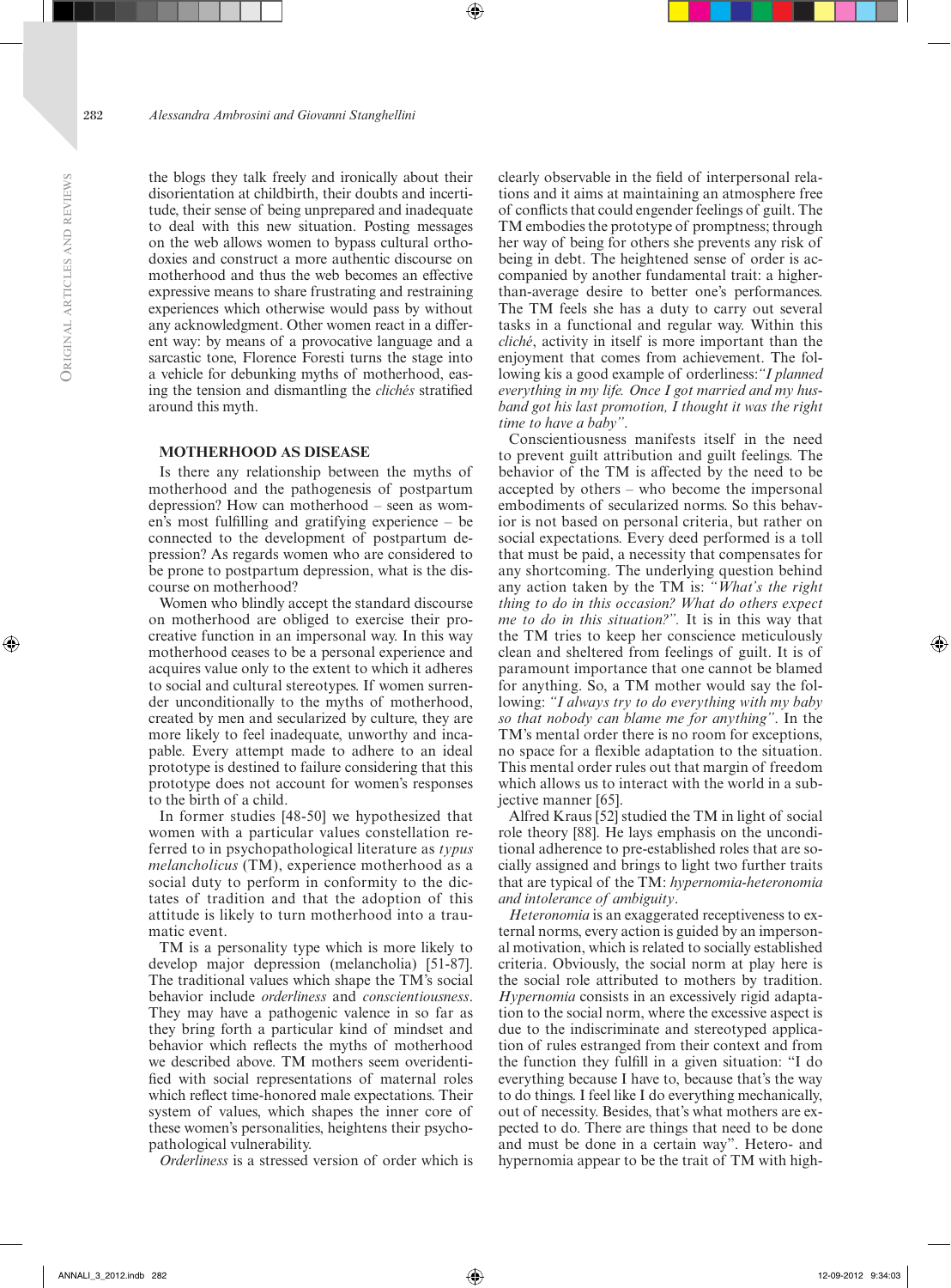**ORIGIN** 

est pathogenic valence with reference to the development of postpartum depression.

*Table 1* reports first-person statements by five women who share a hetero/hypernomic view of motherhood (left column) and show the drift into psychopathology (right column). A drift which originates from the clash between a view that is rigidly anchored to the myth of motherhood and the reality of maternal experience.

The necessity to inscribe oneself in narrow identitary configurations leads people to typify others and themselves which entails flattening their personal characteristics on the model of simplified prototypes that do not allow for the coexistence of contradictory features within the same person or relation. Owing to her *intolerance to ambiguity*, the TM can only cope with social situations that confirm the pre-established image she has of herself and others. This attitude becomes an obstacle to authentic interpersonal relationships and makes it difficult to deal with situations which demand an understanding of the complexity of an emotional state. "Sometimes when my baby girl cries I think I would like to be somewhere else. Then I say to myself that a mother should not have these thoughts. She is my daughter and I should always be patient and helpful. The problem is that I feel guilty for these feelings. I should be happy but I am not. Motherhood should be the most fulfilling state in a woman's life, why it is not so for me?"

The TM is unable to gain an awareness of her own

and others' individuality *(idioagnosia)* because she is exclusively focused on the exemplar type. In this way her intersubjectivity is mutilated, in so far as it is deprived of the emotional implications that come with the recognition of one's own subjectivity and that of the other. As it were, since she approaches the other only through the *medium* of the role, the TM is not responsive to individual feelings, needs and desires; the TM is only responsive to stimuli coming from a pre-established social identity, shaped on the basis of traditional social roles. The TM's life is made up of tasks she has to complete in an effective way and with rigour, in accordance with fixed and unchanging norms. "One has to do all that he can do, and do it the best he can, and do it alone so that nobody can ever criticize him". The risk entailed by this need is that one's own and others' expectations remain unheeded, in this way one may fall prey to a condition characterized by feelings of guilt.

# **CONCLUSIONS**

Motherhood can assume a pathological valence for women – it's the case of TM mothers – who tend to adhere to the impersonal and "masculine" discourse on motherhood. This discourse – which has been popular from the times of ancient Greece up to the present but also informs (albeit in part) the technical jargon of psychoanalysis – presents motherhood as the apotheosis of femininity and leads mothers into assuming a role which is functional to the stability

| <b>Table 1</b>   Value-structure and psychopathology |                                                                                                                                                                                                                                                                                                                                                                                                                                                                                                                                 |                                                                                                                                                                                                                                                                                                       |
|------------------------------------------------------|---------------------------------------------------------------------------------------------------------------------------------------------------------------------------------------------------------------------------------------------------------------------------------------------------------------------------------------------------------------------------------------------------------------------------------------------------------------------------------------------------------------------------------|-------------------------------------------------------------------------------------------------------------------------------------------------------------------------------------------------------------------------------------------------------------------------------------------------------|
|                                                      | Hetero/hypernomia                                                                                                                                                                                                                                                                                                                                                                                                                                                                                                               | <b>Psychopathological failure</b>                                                                                                                                                                                                                                                                     |
| <b>CASE 1</b>                                        | "I thought it was right to have a baby in this moment of my life. My husband<br>had had a promotion and I had my job. We had a beautiful houseonly a<br>child was missing! So we decided to have a baby. The baby arrived soon<br>afterwards and I felt euphoric. I focused on all the things that needed to be<br>done: the medical checks; the dietary restrictions; the training course for<br>pregnant women; the proper arrangements for the arrival of the baby<br>everything that needs to be done during the pregnancy. | "Then the baby arrived and I lost control. Nothing was<br>like I had programmed and imagined. I can't manage<br>everything, I am not able to be a mother"!                                                                                                                                            |
| <b>CASE 2</b>                                        | "My mother didn't work, she stayed home with me and my brother. That's<br>what a good mother should do: raise her children and devote herself to<br>her children".                                                                                                                                                                                                                                                                                                                                                              | "But I've got a job and I don't know what to do. I can't<br>make a decision, I feel guilty. I think it would be right to<br>stay home with him. What can I do to be a good mother?<br>If I decided to go back to work I would never forgive<br>myself but, if I stay home, I think I could go crazy". |
| CASE <sub>3</sub>                                    | "When my daughter was born I tried to do my best to be a good mother<br>and do everything that a woman who loves her child and family is expected<br>to do. A good mother should always be attentive, present, devoted to the<br>needs of her baby, happy when she takes care of him and she should<br>perform motherly tasks with thoughtfulness".                                                                                                                                                                             | "But how do you do it? I can't do it! I am unhappy. I feel<br>inadequate as mother and woman".                                                                                                                                                                                                        |
| <b>CASE 4</b>                                        | "We women were born with this gift; the possibility to become mothers,<br>this is what I have been told throughout my life. And I was also made to<br>believe that raising one's own child was the most fulfilling experience in a<br>woman's life".                                                                                                                                                                                                                                                                            | "I think I did my best to be up to these expectations but<br>I don't feel gratified by motherly work and I feel terribly<br>quilty. What can I do now? I can't go back but I can't go<br>on either".                                                                                                  |
| CASE <sub>5</sub>                                    | "I have always thought that motherhood would be the best and most<br>fulfilling moment of my life. It's like I have lived all these years waiting for<br>this event and getting ready to deal with it in the best possible way".                                                                                                                                                                                                                                                                                                | "Finally the moment has come, but everything is different<br>from what I expected. It's terrible to realize that I am<br>unable to be the kind of mother I have always dreamed<br>of being and I can't be anything else".                                                                             |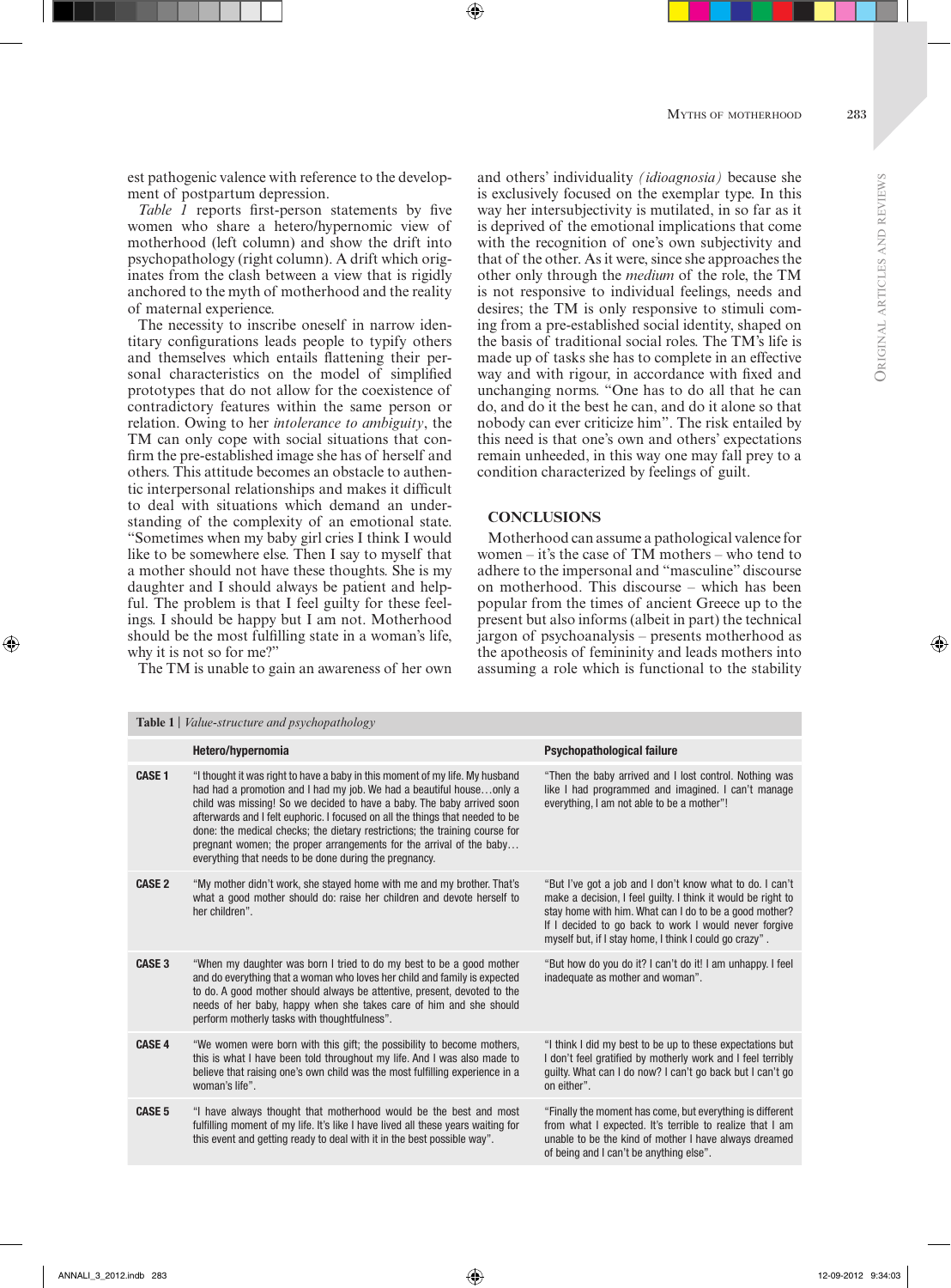of the family and social order. This means giving up many prerogatives of women which are not compatible with motherhood.

In the case of these hetero/hypernomic women, who tend to abide by social norms, play the established social roles and hide their inner conflicts and tensions, myths of motherhood contribute to suppress the contradiction which is intrinsic to motherhood itself making this contradiction invisible but still painful and hence uncontrollable and potentially devastating. The conception of motherhood as the fulfillment of female nature, rather than a period of existential crisis characterized by the dichotomy between social expectations – "how I should be" – and personal experience – "how do I feel with regard to this new situation" – is at the heart of this contradiction.

Heteronomy, as well as the attitude to subscribe acritically to these myths on motherhood, forcing oneself to live motherhood in keeping with rigid

#### *References*

- 1. Chodorow N. *The reproduction of mothering: psychoanalysis and the sociology of gender.* Berkeley and Los Angeles: University of California Press; 1978.
- 2. Rich A. *Of woman born. Motherhood as experience and institution.* NY: Norton & Company; 1976.
- 3. Badinter E. *L'amour en plus. Histoire de l'amour maternel – XVII-XX siècle.* Paris: Flammarion; 1980.
- 4. Badinter E. *Le conflit. La femme et la mère.* Paris: Flammarion; 2010.
- 5. Irigaray L. Speculum. *De l'autre femme.* Paris: Les Edition de Munuit; 1974.
- 6. Marinopoulos S. *Dans l'intime des mères.* Paris: Librairie Arthème Fayard; 2005.
- 7. Clément C. *The guilty one. In the Newly Born Woman*. Trans. B. Wing. Minneapolis: University of Minnesota Press; 1986.
- 8. Beauvoir S. *Le deuxième sexe.* Paris: Gallimard; 1949.
- 9. Becker D. *Through the looking glass: women and borderline personality disorder.* Boulder: Westview Press; 1997.
- 10. Wirth-Cauchon J. *Women and borderline personality disorder.*  NJ: Rutgers University Press; 2001.
- 11. Hite S. *The hite report. A Nationwide study of female sexuality.* NY: Seven Stories Press; 1976.
- 12. Hite S. *The Hite report on the family. Growing up under patriarchy.* NY: Grove Press; 1994.
- 13. Heath S. *The sexual fix.* London: Macmillan; 1982.
- 14. Cavarero A. *Il femminile negato. La radice greca della violenza occidentale.* Villa Verrucchio: Pazzini Editore; 2007.
- 15. Patterson C. Birth, death and motherhood in Classical Greece (review). *Am J Philology* 1996;117(2):323-5. <http://dx.doi.org/10.1353/ajp.1996.0020>
- 16. Irwin T. *Aristotle's first principles.* Oxford: Oxford University Press; 1988.
- 17. Duby G. *Dames du XII siècle. I. Héloise, Aliénor, Isuet et quelques autres.* Paris: Gallimard; 995.
- 18. Cotter D, Hermsen JM, Vanneman R. The end of the gen-

and impersonal schemes that do not take into consideration women's authentic experience of motherhood, may worsen this contradiction and bring the mother on the verge of psychopathological illness.

This urge to meet social expectations which are construed around the idea of motherhood-as-apotheosis of femininity, rather than the idea of motherhood-as-crisis, together with the constant growth of tasks related to motherhood, creates an emotional overload which is hard to deal with and leads to the development of depressive pathology.

#### *Conflict of interest statement*

There are no potential conflicts of interest or any financial or personal relationships with other people or organizations that could inappropriately bias conduct and findings of this study.

*Received* on 19 April 2012. *Accepted* on 25 June 2012.

> der revolution? Gender role attitudes from 1977 to 2008. *A J Sociology* 2011;117(1):259-89. <http://dx.doi.org/10.1086/658853>

- 19. Freud S. 1915-17 *Introduzione alla psicoanalisi.* Torino: Boringhieri; 1972.
- 20. Deutsch, H. *Psychology of women. A psychoanalytic interpretation. vol. 2. Motherhood.* NY: Grune and Stratton; 1945.
- 21. Lacan J. 1956-57. *La relazione d'oggetto e le strutture freudiane.* Seminario, Libro IV. Torino: Einaudi; 2007.
- 22. Pines D. Pregnancy and motherhood: interaction between fantasy and reality. *Br J Med Psychoanal* 1972;45: 333-43. [http://dx.doi.org/10.1111/j.2044-8341.1972.tb02216.x](http://dx.doi.org/10.1111%2Fj.2044-8341.1972.tb02216.x)
- 23. Mahler S, Pine F, Bergman A. *The psychological birth of the human infant.* New York: Basic Books; 1973.
- 24. Eliacheff C, Heinich N. *Meres-filles une relation a trois.* Paris: Albin Michel; 2002.
- 25. Irigaray L. *Ce sex qui n'est pas un.* Paris: Les éditions de Minuit; 1977.
- 26. Irigaray L. *Parler n'est jamais neutre.* Paris: Les éditions de Minuit; 1985.
- 27. Irigaray L. *Tra oriente e occidente.* Roma: Manifestolibri; 1998.
- 28. Minuchin S. *Families and family terapie.* Cambrifge: Harvard University Press; 1974.
- 29. Bibring GL. Some considerations of psychological process in pregnancy. *Psychoanal Study Child* 1959;14:113-21.
- 30. Grinberg L, Grinberg R. *Identidad y cambio.* Buono Saires: Nova; 1975.
- 31. Racamier PC, Taccani S. *La crisi necessaria.* Milano: Franco Angeli; 2010.
- 32. Bondas T, Eriksson K. Women's lived experiences of pregnancy. A tapestry of joy and suffering. *Qual Health Res* 2001; 11:824-40. <http://dx.doi.org/10.1177/104973201129119415>
- 33. Sethi S. The dialectic in becoming a mother: Experiencing a postpartum phenomenon. *Scand J Car Sci* 1995;9:235-44.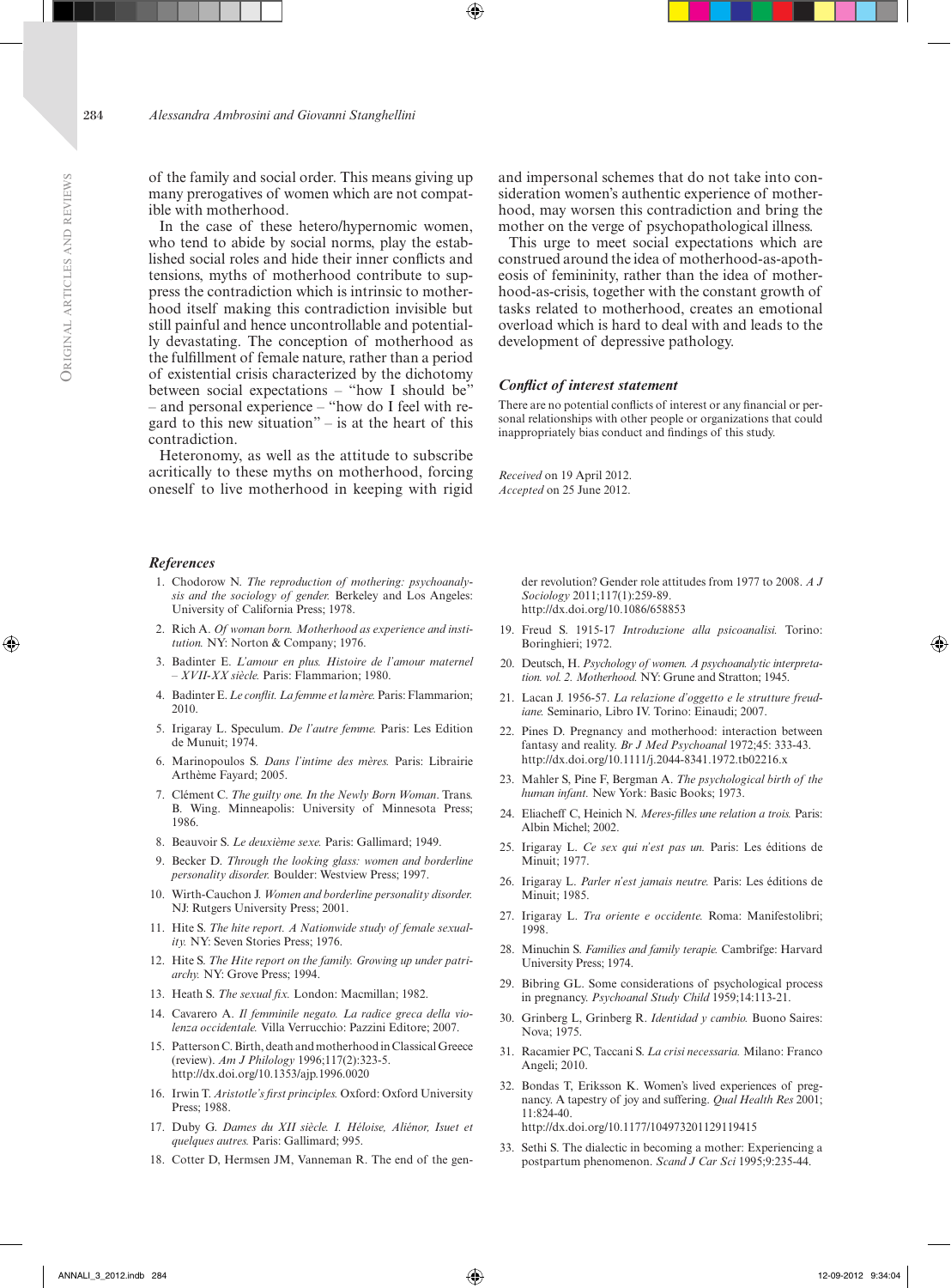- 34. Stainton MC, McNeil D, Harvey S. Maternal tasks of uncertain motherhood. *Maternal-Child Nursing J* 1992;20(3, 4): 113-23.
- 35. Bergum, V. *Woman to mother. A transformation.* Granby, MA: Bergum and Garvey; 1989.
- 36. Rubin, R. *Maternal identity and the maternal experience.*  New York: Springer; 1984.
- 37. Shereshefsky PM, Yarrow LJ. *Psychological aspects of a first pregnancy and early postnatal adaptation.* New York: Raven Press; 1973.
- 38. Stern DN, Bruschweiler-Stern N. Freeland A. *Birth of a mother: how the motherhood experience changes you forever.* New York: Perseus Books; 1999.
- 39. Brockington I. *Mootherhood and mental health.* Oxford: Oxford University Press; 1996.
- 40. Milgrom J, Martin PR, Negri LM. *Treating postata depression: a psychological approach for health care practitioners.*  Chichester, England: John Wiley & Sons Ltd; 1999.
- 41. Knowles JP, Cole E. *Women-defined motherhood.* New York: Harrington Park Press; 1990.
- 42. Brizendine L. *The female brain.* Doubleday Broadway: Pubishing Group; 2006.
- 43. Vassena R, Dee Schramm R. Specie-dependent expression patterns of DNA methyltransferase genes in mammalian oocytes and preimplantation embryos. *Mol Repod Dev* 2005; 72(4):430-6. [http://dx.doi.org/10.1002/mrd.20375](http://dx.doi.org/10.1002%2Fmrd.20375)
- 44. Weaver IC, Cervoni N. Epigenetic programming by maternal behavior. *Nat Neurosci* 2004;(7, 8):847-54. [http://dx.doi.org/10.1038/nn1276](http://dx.doi.org/10.1038%2Fnn1276)
- 45. Fleming AS, O'Day DH. Neurobiology of mother-infant interactions: Experience and central nervous system, plasticity across development and generations. *Neurosci Biobehav Rev* 1999;23(5):673-85. [http://dx.doi.org/10.1016/S0149-7634\(99\)00011-1](http://dx.doi.org/10.1016/S0149-7634(99)00011-1)
- 46. Derrida J. *De la grammatologie*, Paris: Les éditions de Minuit; 1967.
- 47. Haraway D. *Cyborg manifest*, London: Free association books; 1991.
- 48. Stanghellini G., Ambrosini A. Depressione postpartum e *typus melancholicus*. Uno studio pilota, *Giornale Italiano di Psicopatologia* 2011;17:22-30.
- 49. Ambrosini A, Stanghellini G, I Langer A. El *typus melancholicus* de Tellenbach en la actualidad: una revisión sobre la personalidad premórbida vulnerable a la melancolía. *Actas Español Psiquiatrí* 2011;39(5):302-11.
- 50. Ambrosini A, Donzelli G, Stanghellini G, Motherhood seen as a crisis. Early perinatal diagnosis of mothers at risk of developing postpartum depression. A concise guide for obstetricians, midwives, neonatologists and paediatricians. *J Maternal-Fetal Neonatal Med Posted* online on 9 Nov 2011. <http://dx.doi.org/10.3109/14767058.2011.622011>
- 51. Tellenbach H. *Melancholy.* Pittsburgh: Duquesne University Press; 1961.
- 52. Kraus A. *Sozialverhalten und Psychosen Manisch-Depressiver*. Stuttgart: Enke; 1977.
- 53. Kraus A. Identity and psychosis of the manic-depressive. In: De Koning AJJ, Fenner FA (Ed.). *Phenomenology and psychiatry*. London: Academic Press; 1982. p. 201-16.
- 54. Kraus A. Dinamique de rôle des maniaque-dépressifs. *Psychol Medicale* 1987;19:401-5.
- 55. Kraus A. Modes d'existence des hystériques et des mélancolique. In: Fédida P, Schotte J (Ed.). *Psychiatrie et existence*. Grenoble: Million; 1991.
- 56. Kraus A. Methodological problem whit the classification of personality disorders: the significant of existential type. *J Pers Disord* 1991;5(1):82-92. [http://dx.doi.org/10.1521/pedi.1991.5.1.82](http://dx.doi.org/10.1521%2Fpedi.1991.5.1.82)
- 57. Kraus A. Phenomenological and criteriological diagnosis. Different or complementary? In: Sandler JZ, Wiggins OP, Schwartz MA (Ed.). *Philosophical perspective on Psychiatric diagnostic classification.* Baltimor: J. Hopkins University Press; 1994. p. 148-60.
- 58. Kraus A. Le motif du mensonge et la depersonalization dans la mélancholie. *L'Evolution Psychiatrique* 1994;54(4):649-57.
- 59. Kraus A. Role performance, identity structure and psychosis in melancholic and manic-depressive patients. In: Mundt CH (Ed.). I*nterpersonal factors in the origin and course of affective disorders*. London: Gaskell; 1996. p. 31-47.
- 60. Stanghellini G, Mundt C. Personality and endogenous/major depression: an empirical approach to typus melancholicus. Theoretical Issues. *Psychopathology* 1997;30:119-29. [http://dx.doi.org/10.1159/000285038](http://dx.doi.org/10.1159%2F000285038)
- 61. Stanghellini G, Bertelli M. Assessing the social behaviour of unipolar depressives: the criteria for Typus Melancholicus. *Psychopathology* 2006;39:179-96. [http://dx.doi.org/10.1159/000092679](http://dx.doi.org/10.1159%2F000092679)
- 62. Stanghellini G, Bertelli M, Raballo A. Typus melancholicus: structure and the characteristics of the major unipolar depressive episode. *J Affective Disorders* 2006;93(1-3):159-67. [http://dx.doi.org/10.1016/j.jad.2006.03.005](http://dx.doi.org/10.1016%2Fj.jad.2006.03.005)
- 63. Stanghellini G., Raballo A. Exploring the margins of the bipolar spectrum: Temperamentalfeatures of the *typus melancholicus. J Affective Disorders* 2007;100(1-3):13-21. [http://dx.doi.org/10.1016/j.jad.2006.09.039](http://dx.doi.org/10.1016%2Fj.jad.2006.09.039)
- 64. Stanghellini G. *Antropologia della vulnerabilità*, Milano: Feltrinelli Editore; 1997.
- 65. Stanghellini G, Ambrosini A, Ciglia R. Vulnerabilità alla depressione. *L'altro* 2008;3:6-10.
- 66. Kasahara Y. Depressed patients in the general practice (in Japanese). *J Psychosom Med* 1984;24:6-14.
- 67. von Zerssen D, Pfister H, Koeller DM. The Munich Personality Test (MPT). A short questionnaire for selfrating and relatives' rating personality traits: formal properties and clinical potential. *Eur Arch Psychiatr Neurol Sci* 1988;238:73- 93.
- 68. von Zerssen D. *Melancholic and manic types of personality as premorbid structures in affective disorders*. In: Mundt C, Goldstein MJ, Halweg K, Fiedler P (Ed.). *Interpersonal factors in the origin and course of affective disorders*. London: Gaskell; 1996.
- 69. von Zerssen D. Development of an integrated model of personality, personality disorders and severe axis I disorders, with special reference to major affective disorders. *J Affective Disorders* 2002;68:143-58.
- 70. Fukunishi I, Hattori M, Hattori H, Imai Y, Miyake Y, Miguci M, Yoshimtsu K. Japanese type A behavior patterns is associated with "typus melancholicus". A study from the social-cultural viewpoint. *Int J Soc Psychiatry* 1992;38:251-6. [http://dx.doi.org/10.1177/002076409203800402](http://dx.doi.org/10.1177%2F002076409203800402)
- 71. Sato T, Sakado K, Sato S. Differences between two questionnaires for the assessment of Typus Melancholicus, von Zerssen's F-list and Kasahara's Scale: the validity and the relationship to DSM-III-R personality disorders. *Jpn J Psychiatry Neurol* 1992;46:603-8.
- 72. Sato T, Sakado K, Uehara T, Sato S. Age distribution of melancholic type of personality *(typus melancholicus)* in outpatients with major depression: a comparison with a population without a history of depression. *Psychopathology* 1994; 27:43-7.

[http://dx.doi.org/10.1159/000284847](http://dx.doi.org/10.1159%2F000284847)